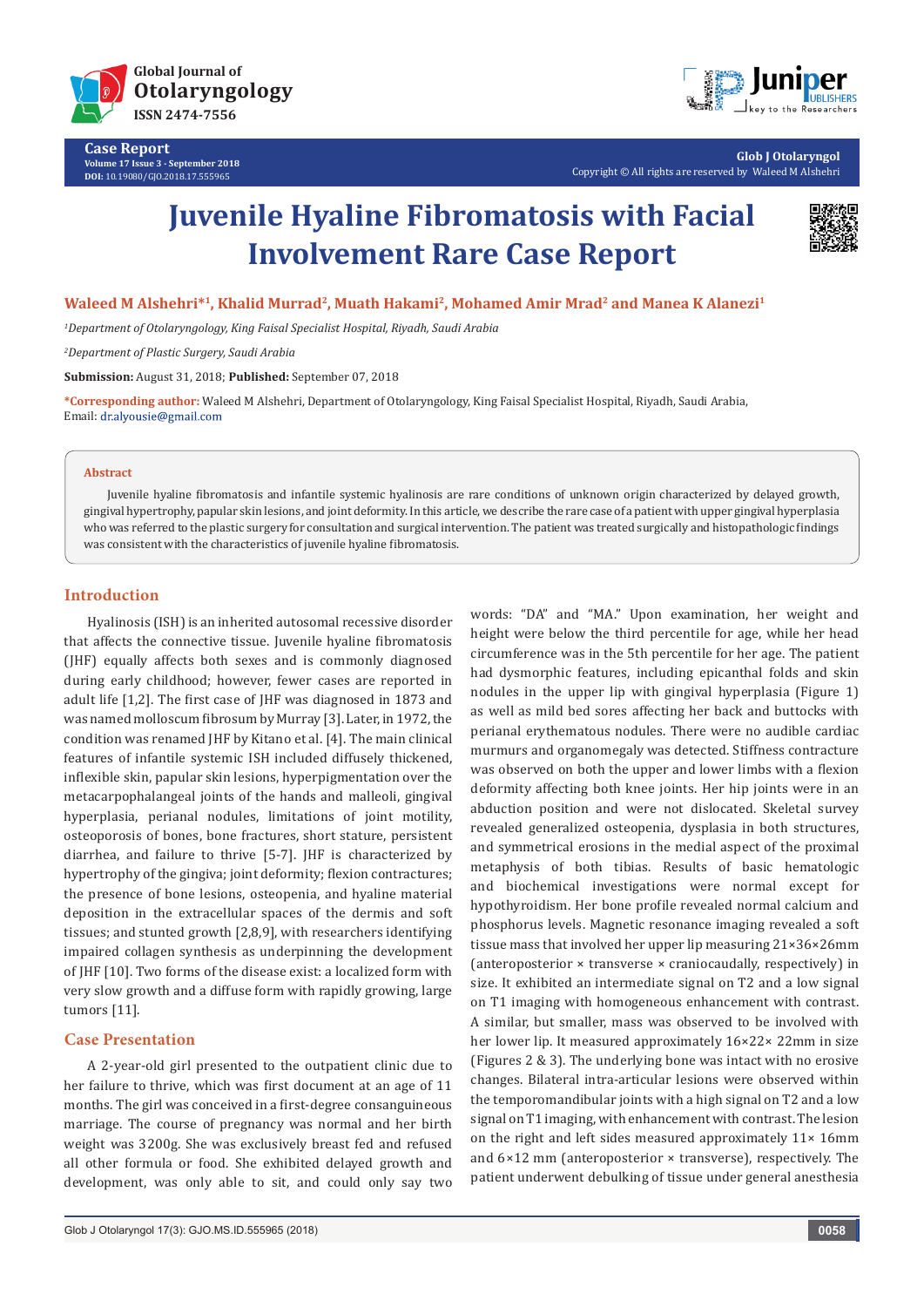# **Global Journal of Otolaryngology**

and was discharged one week later in a good condition (Figure 4). Histopathological examination of the excised nodule at the upper lip revealed an abundance of homogeneous, amorphous, eosinophilic extracellular matrix that contained spindle-shaped cells. Histo chemically, the homogeneous matrix of the lesion area was PAS-positive, while the Congo red stain was negative. Based on testing for the ANTXR2 gene and histopathological findings, a diagnosis of JHF was made.



**Figure 1**. Gross anatomical presentation: Frontal view (a) and (b) lateral view.



**Figure 2**. Magnetic resonance imaging sagittal findings: Sagittal view without (a) and with (b) contrast.



**Figure 3**. Magnetic resonance imaging axial findings: Axial view without (a) and with (b) contrast.



## **Discussion**

**Table 1:** Clinical Features of ISH, JHF, and the present case.

|                         | <b>ISH</b>     | <b>IHF</b> | <b>Present Case</b>      |
|-------------------------|----------------|------------|--------------------------|
| <b>Skin</b>             |                |            |                          |
| Papular skin lesions    | $\ddot{}$      | $+$        | $\ddot{}$                |
| Thickened skin          | $\ddot{}$      |            |                          |
| Gingival hyperplasia    | +              | $\ddot{}$  | +                        |
| Perianal nodules        | $\ddot{}$      | $\ddot{}$  | +                        |
| Large nodules/tumors    | $\overline{a}$ | $\ddot{}$  | $\ddot{}$                |
| Hyperpigmented plaques  | +              |            | $\ddot{}$                |
| Joints and bones        |                |            |                          |
| Join contractures       | $\hbox{ }$     | $+$        | $\ddot{}$                |
| Osteoporosis/osteopenia | $\ddot{}$      | $\ddot{}$  | $\ddot{}$                |
| Osteolysis              | $\ddot{}$      | $\ddot{}$  |                          |
| Other                   |                |            |                          |
| Persistent diarrhea     | $\ddot{}$      |            | $\overline{\phantom{a}}$ |
| Recurrent infections    | $+$            |            |                          |
| Visceral involvement    | $\ddot{}$      |            |                          |
| Short stature           | $\ddot{}$      |            | $\ddot{}$                |
| Prolonged survival      |                | $\ddot{}$  |                          |

Juvenile hyaline fibromatosis is a rare familial disease characterized by abnormal hyalinized fibrous tissue growth that mainly affects the soft tissues in the head and neck [12]. JHF is more common among infants produced in a consanguineous marriage, with no predilection for any particular race or sex. Most cases generally exhibit normal mental development [13]. However, there are some reports of patients who are diagnosed at an older age, sometimes in the fourth or fifth decade of life [14]. The main clinical features of both ISH and JHF include papular and nodular skin lesions, gingival hyperplasia, joint contractures, and a variable degree of bone involvement (Table 1) [13]. No reported case of malignant transformation of JHF has yet been reported. The findings in the patient described herein are consistent with a mild form of the disease. In older children, gingival hyperplasia may cover part of the occlusal surfaces of the teeth, causing chewing problems [15]. Meanwhile, joint contractures are the primary cause of morbidity among patients with the condition. Progressive flexion contractures limit movement and may lead to individuals becoming wheelchair dependent in early adulthood. Big cutaneous lesions may result in the development of ulcerations and repeated infections or pain. It has been postulated that JHF may be a collagen metabolism disorder since abnormalities in collagen types III and VI have been reported in some patients. However, there are no consistent defects in collagen, and many affected persons exhibit normal collagen structure upon histological analysis [16]. In JHF, histopathological confirmation is used to definitively diagnose the patient. The course and severity of the disease differ across patients, with most patients surviving up until the fourth decade of life [17]. Different treatment modalities for JHF exist, but mainly focus on surgical excision of the lesion.